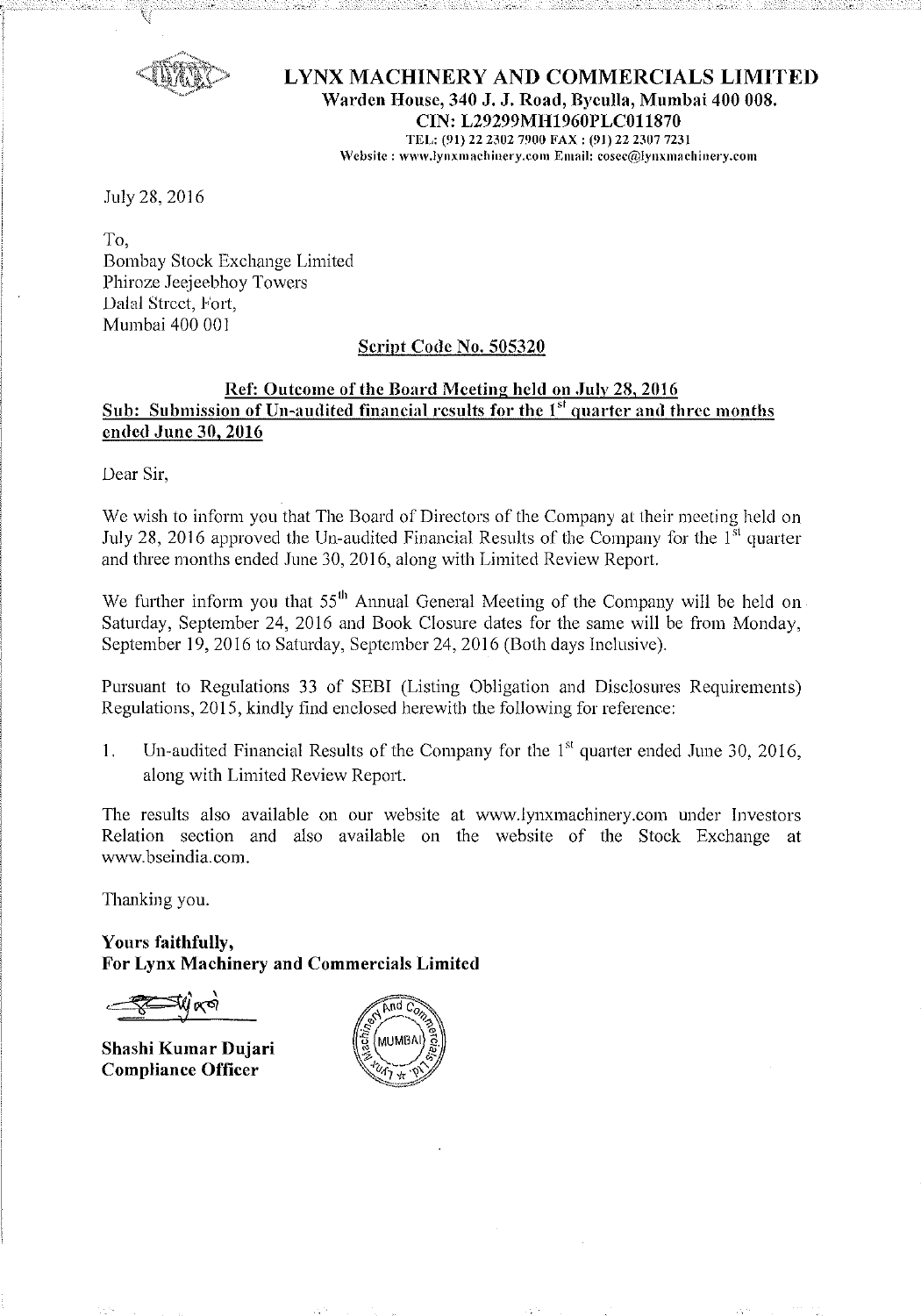### **LYNX MACHINERY AND COMMERCIALS LIMITED**  CIN- L29299MH1960PLC011870 REGD OFFICE :WARDEN HOUSE, 340 J.J.ROAD BYCULLA, MUMBAI - 400 008 CO. CODE : 505320

en de la comunicación de la comunicación

'\_,-....

12 Jan 10

#### UNAUDITED FINANCIAL RESULTS (ESTIMATED) FOR THE QUARTER ENDED 30TH JUNE, 2016

| (FIGURES IN THOUSANDS)                                                                          |                                                                                                        |               |                       |              |                   |  |
|-------------------------------------------------------------------------------------------------|--------------------------------------------------------------------------------------------------------|---------------|-----------------------|--------------|-------------------|--|
|                                                                                                 |                                                                                                        | <b>Three</b>  | <b>Three</b>          | Correspon    | <b>ACCOUNTING</b> |  |
| SR.                                                                                             | <b>PARTICULARS</b>                                                                                     | <b>Months</b> | <b>Months</b>         | ding Three   | <b>YEAR ENDED</b> |  |
| NO.                                                                                             |                                                                                                        | ended         | ended                 | Months ended | 31.03.2016        |  |
|                                                                                                 |                                                                                                        |               | 30.06.2016 31.03.2016 | in Previous  |                   |  |
|                                                                                                 |                                                                                                        |               |                       | Year         |                   |  |
|                                                                                                 |                                                                                                        |               |                       | 30.06.2015   |                   |  |
|                                                                                                 |                                                                                                        | Unaudited     | Audited               | Unaudited    | Audited           |  |
|                                                                                                 |                                                                                                        |               |                       |              |                   |  |
| 1                                                                                               | a) Net Sales/Income from Operation                                                                     | 0             | 24                    | 0            | 24                |  |
|                                                                                                 | b) Other Operating Income                                                                              | 0             | 0                     | 0            | 0                 |  |
|                                                                                                 | Total                                                                                                  | 0             | $\overline{24}$       | 0            | $\overline{24}$   |  |
| $\overline{2}$                                                                                  | Total Expenditure                                                                                      |               |                       |              |                   |  |
|                                                                                                 | a) Increase/Decrease in Stock in Trade                                                                 | 0             | 45                    | 0            | 45                |  |
|                                                                                                 | and work in progress                                                                                   |               |                       |              |                   |  |
|                                                                                                 | b) Consumption of Raw Materials                                                                        | 0             | 0                     | 0            | 0                 |  |
|                                                                                                 | c) Purchase of traded goods                                                                            | 0             | 0                     | 0            | 0                 |  |
|                                                                                                 | d) Other Expenditure                                                                                   | 803           | 979                   | 842          | 3936              |  |
|                                                                                                 | (g) Total                                                                                              | 603           | 1024                  | 842          | 3981              |  |
| 3                                                                                               | Profit from Operation before other Income                                                              | 803           | $-1000$               | 842          | $-3957$           |  |
|                                                                                                 | Interest and Exceptional Items (1-2)                                                                   |               |                       |              |                   |  |
|                                                                                                 |                                                                                                        | 406           |                       | 458          | 1413              |  |
| $\overline{4}$                                                                                  | General Administrative Expenses                                                                        |               | 314                   | 0            | 0                 |  |
| 5                                                                                               | Selling and Distribution Expenses                                                                      | 0             | 0                     |              |                   |  |
| $\overline{6}$                                                                                  | Depreciation                                                                                           | 214           | 91                    | 255          | 856               |  |
| $\overline{7}$                                                                                  | Operating Profit before interest                                                                       | $-1423$       | $-1405$               | $-1555$      | $-6226$           |  |
|                                                                                                 | $(3) - (4+5+6)$                                                                                        |               |                       |              |                   |  |
| 8                                                                                               | Interest                                                                                               | 75            | 89                    | 47           | 268               |  |
| 9                                                                                               | Exceptional Items                                                                                      | 0             | 0                     | Ò.           | 0                 |  |
| 10                                                                                              | Operating Profit after interest and exceptional                                                        |               |                       |              |                   |  |
|                                                                                                 | Items $(7 - 8 - 9)$                                                                                    | -1498         | $-1494$               | $-1602$      | -6494             |  |
| $\overline{11}$                                                                                 | Other Income                                                                                           | 273           | 741                   | 327          | 1732              |  |
| 12                                                                                              | Net Profit(+)/Loss(-) from ordinary                                                                    | $-1225$       | -753                  | $-1275$      | -4762             |  |
|                                                                                                 | Activities before Tax (10 - 11)                                                                        |               |                       |              |                   |  |
| $\overline{13}$                                                                                 | Tax Expenses                                                                                           | 0             | $-167$                | 0            | $-167$            |  |
| 14                                                                                              | Net Profit(+)/Loss(-) from ordinary                                                                    | $-1225$       | $-586$                | $-1275$      | -4595             |  |
|                                                                                                 | Activities after Tax (12 - 13)                                                                         |               |                       |              |                   |  |
| 15                                                                                              | Extraordinary Item (Net of Tax Expenses)                                                               | 0             | 0                     | 0            | $\theta$          |  |
| 16                                                                                              | Net Profit(+)/Loss(-) for the period (14-15)                                                           | $-1225$       | $-586$                | $-1275$      | -4595             |  |
| 17                                                                                              | Paid-Up Equity Share Capital                                                                           | 6000          | 6000                  | 6000         | 6000              |  |
|                                                                                                 | (Face Value Rs. 10/- Per Share)                                                                        |               |                       |              |                   |  |
| 18                                                                                              | Reserve excluding revaluation                                                                          |               |                       |              | 15392             |  |
|                                                                                                 | reserves (as per Balance Sheet                                                                         |               |                       |              |                   |  |
|                                                                                                 |                                                                                                        |               |                       |              |                   |  |
|                                                                                                 | of Previous Accounting Year)                                                                           |               |                       |              |                   |  |
| 19                                                                                              | Earning Per Share (EPS)                                                                                | (2.04)        | (0.98)                | (2.13)       | (7.66)            |  |
| a)                                                                                              | Basic & Diluted EPS before Extraordinary                                                               |               |                       |              |                   |  |
|                                                                                                 | Items for the period, for the year to date and                                                         |               |                       |              |                   |  |
|                                                                                                 | for the previous Year (not annualised)                                                                 |               |                       |              |                   |  |
| b).                                                                                             | Basic & Diluted EPS after Extraordinary                                                                | (2.04)        | (0.98)                | (2.13)       | (7.66)            |  |
|                                                                                                 | Items for the period, for the year to date and                                                         |               |                       |              |                   |  |
|                                                                                                 | for the previous Year (not annualised)                                                                 |               |                       |              |                   |  |
| Note : 1) The Above results have been approved by the Board of Directors at its meeting held on |                                                                                                        |               |                       |              |                   |  |
| 28.07.2016 at Mumbai.                                                                           |                                                                                                        |               |                       |              |                   |  |
| : 2) Previous periods figures have been regrouped/rearranged wherever necessary.                |                                                                                                        |               |                       |              |                   |  |
|                                                                                                 | : 3) This is a single segment company in accordance with the AS-17 (Segment Reporting)                 |               |                       |              |                   |  |
|                                                                                                 | issued by the ICAI. Hence the question of disclosure of segment information does not arise.            |               |                       |              |                   |  |
|                                                                                                 | : 4) Deferred Taxes as per AS-22 if any will be ascertained after Audit while finalising the accounts. |               |                       |              |                   |  |
| : 5) No Investors complaints were received during the quarter ended 30.06.2016                  |                                                                                                        |               |                       |              |                   |  |
|                                                                                                 |                                                                                                        |               |                       |              |                   |  |
| ON BEHALF OF BOARD OF DIRECTORS                                                                 |                                                                                                        |               |                       |              |                   |  |
| FOR LYNX MACHINERY AND COMMERCIALS LTD.                                                         |                                                                                                        |               |                       |              |                   |  |
|                                                                                                 |                                                                                                        |               |                       |              |                   |  |
| hachi <sub>ne</sub>                                                                             |                                                                                                        |               |                       |              |                   |  |
|                                                                                                 |                                                                                                        |               |                       |              |                   |  |
|                                                                                                 |                                                                                                        |               |                       |              |                   |  |
|                                                                                                 | PLACE : MUMBAI                                                                                         |               |                       |              |                   |  |

A.

 $\sim$ 

255 O.S.

1922. and South All

 $\mathsf{DATE}$  : 28.07.2016 . The set of the set of the set of the set of the HARISH KUMAR JAJODIA **DIRECTOR**